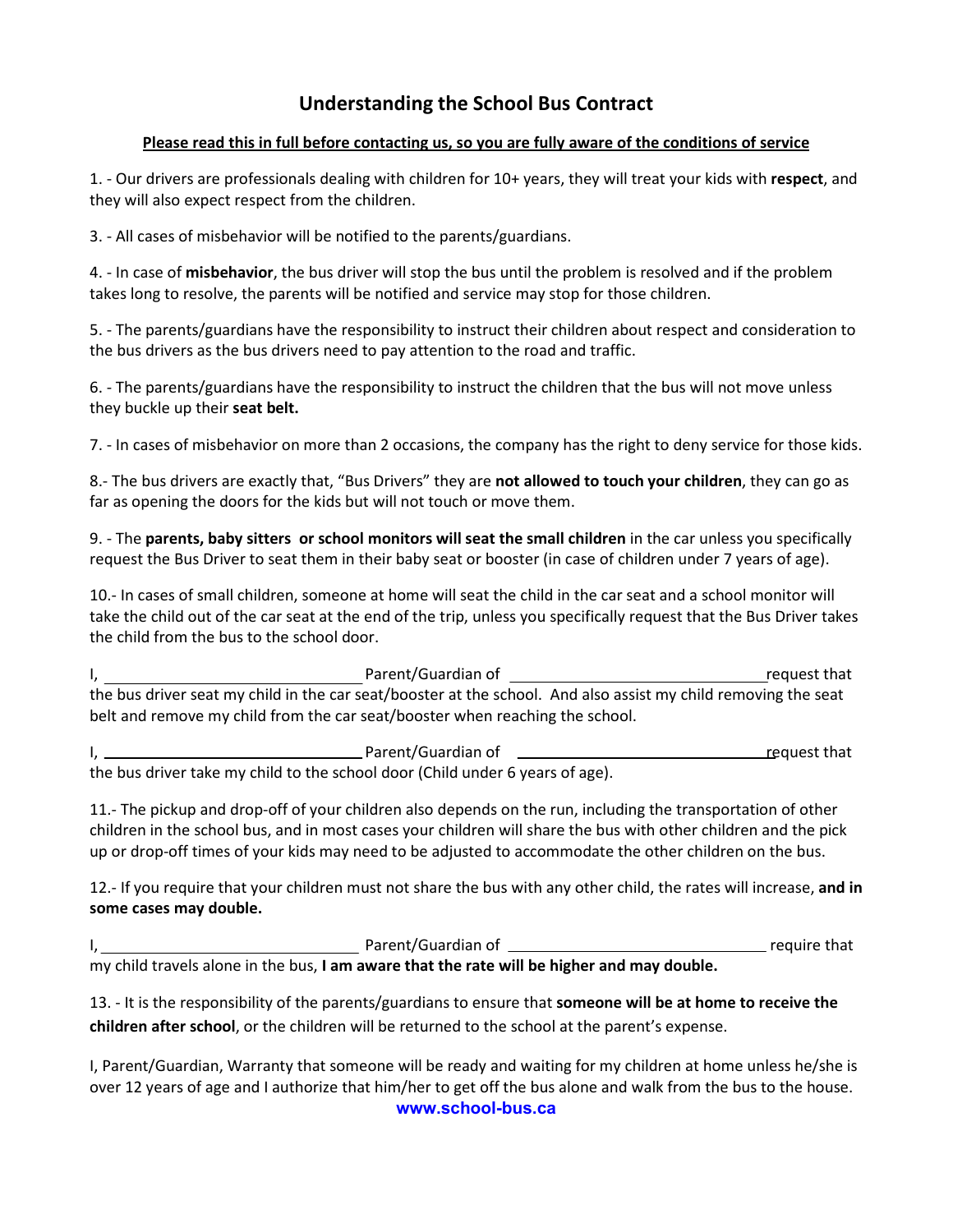I, Parent/Guardian will make sure that the school will be operating on the days I request bus transportation or **I will be charged double for bringing the children back to the house, and if no one is at the house, I may also be charged a baby-sitting fee of \$70.00 for the day,** returning the kid to the house at the regular time in the afternoon.

### **How the rates work for our accounting system:**

l

 $\overline{a}$ 

We have 2 kinds of rates to make it easy for you: (Monthly/Yearly) and Daily.

**Monthly/Yearly:** some months can have up to 23 school days or less, you prepay Monthly (on the yearly or monthly programs) for 19 days every month.

**On the Yearly program,** you pay the same amount every school month from September to May and as a thank you for being with us for the entire school year, in June you pay 50% or less depending on the route.

**On the Monthly program,** you pay the same amount every school month except by December and March which automatically switches to daily. We do it for cases when the family plans for long vacation trips.

**On the Daily program,** you prepay a non-refundable amount on the first day of service only for those days your child will require transportation (4 or 5 days per week)

### **Which programs is best for me:**

Yearly is the cheapest as you get 3 discounts compared to the daily program and you also receive the thank you rate on the month of June.

Monthly receives 2 discounts compared to daily and if you plan for long vacation trips on December or March and if also your school gives two weeks break in March, this is the program for you.

Daily has the standard rate and also if you require our service less than 4 days per week, the rate is also higher

#### **Rates relative to time and distance (one way, one child) most cases, you can calculate yourselves:**

Rate 1: - - Under 5 KM or less than 15 minutes driving with traffic at school time (\$15)

Rate 2: - - Under 10 KM or less than 20 minutes driving with traffic at school time (\$20)

Rate 3: - - Over 10 KM or more than 20 minutes driving with traffic at school time (\$25)

**Note:** These rates are calculated based on Averages of December, January, February and March Traffic.

You also get a 25% brother/sister discount for more than one child (same house, same school, one payment).

**You can fill up the form and: e-mail us, fax it, or take a picture and send it as an attachment. If your child is/are over 12 years of age, you can just send the last page as long as you have read the entire contract.** 

**After you send us the form, please call us to (647) 547-0917 for individual rates.** 

**www.school-bus.ca**